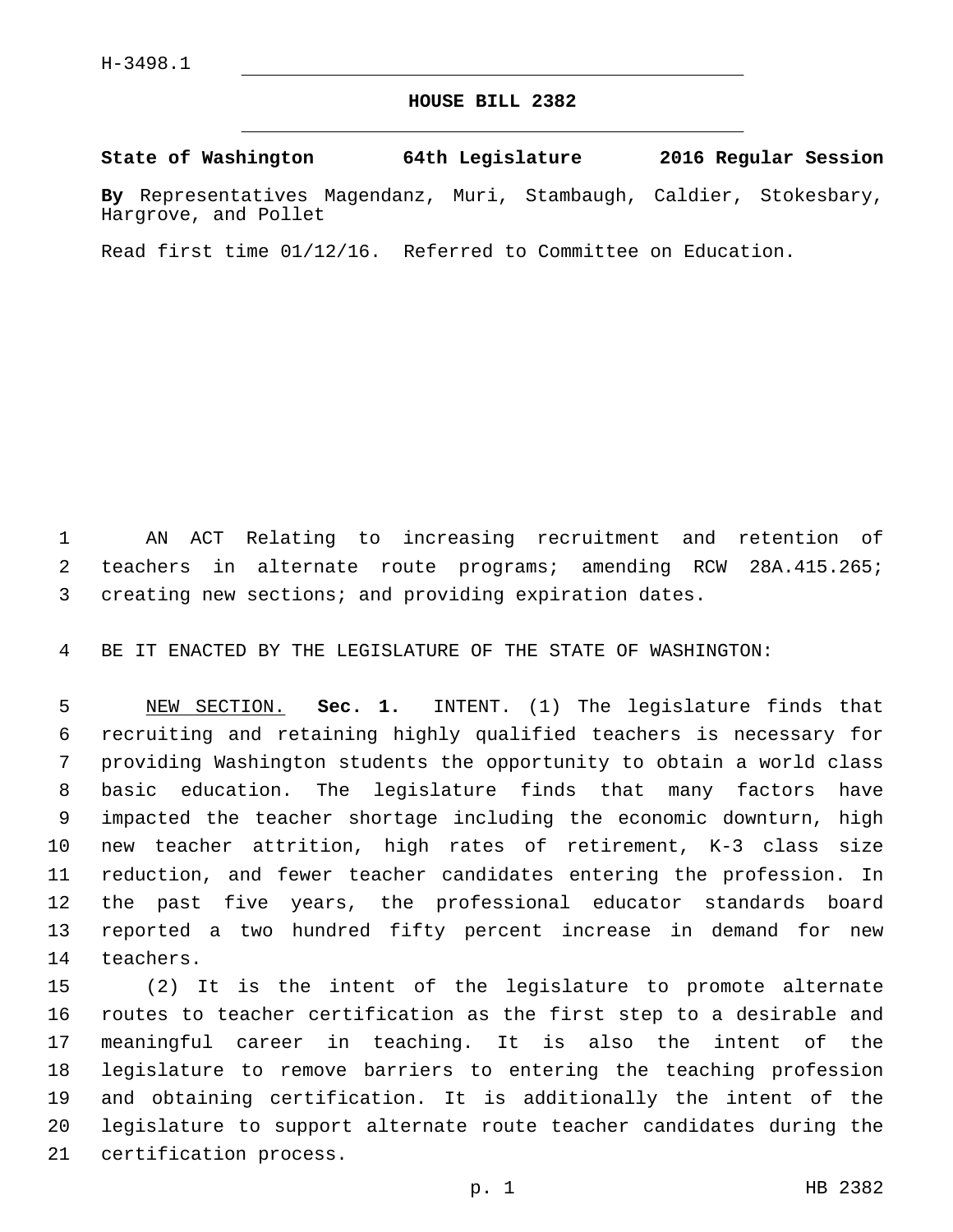(3) The legislature finds that districts must coordinate with universities and colleges to provide quality programs and support for alternate route teacher candidates. Highly qualified candidates will have difficulty seeking employment at districts that do not engage in alternate route programs. It is the intent of the legislature to strengthen and encourage the coordination between Washington state colleges and universities and local school districts. The legislature also intends to encourage colleges and universities to seek professional educator standards board approval for alternate route 10 programs and implement these programs.

 (4) Finally, the legislature intends to improve retention of alternate route teacher candidates by expanding mentoring programs to 13 increase competence and professional support.

 NEW SECTION. **Sec. 2.** AWARENESS CAMPAIGN. (1) The workforce training and education coordinating board, in collaboration with the professional educator standards board, shall work with the student achievement council, the office of the superintendent of public instruction, school districts, educational service districts, the state board for community and technical colleges, the institutions of higher education, major employers, and other parties to develop and implement a statewide public awareness campaign designed to increase recruitment into approved residency teacher preparation programs at public and private institutions of higher education and alternate route teacher certification programs.

25 (2) This section expires July 1, 2019.

 NEW SECTION. **Sec. 3.** ADDRESSING BARRIERS. (1) The professional educator standards board shall coordinate meetings between the school districts that do not have approved alternate route teacher certification programs and the nearest public or private institution of higher education with a professional educator standards board- approved teacher preparation program. The purpose of the meetings is to determine whether the districts and institutions can partner to apply to the professional educator standards board to operate an alternate route teacher certification program.

 (2) All professional educator standards board-approved residency teacher preparation programs at institutions of higher education as defined in RCW 28B.10.016 not currently a partner in an alternative route program must seek approval from the professional educator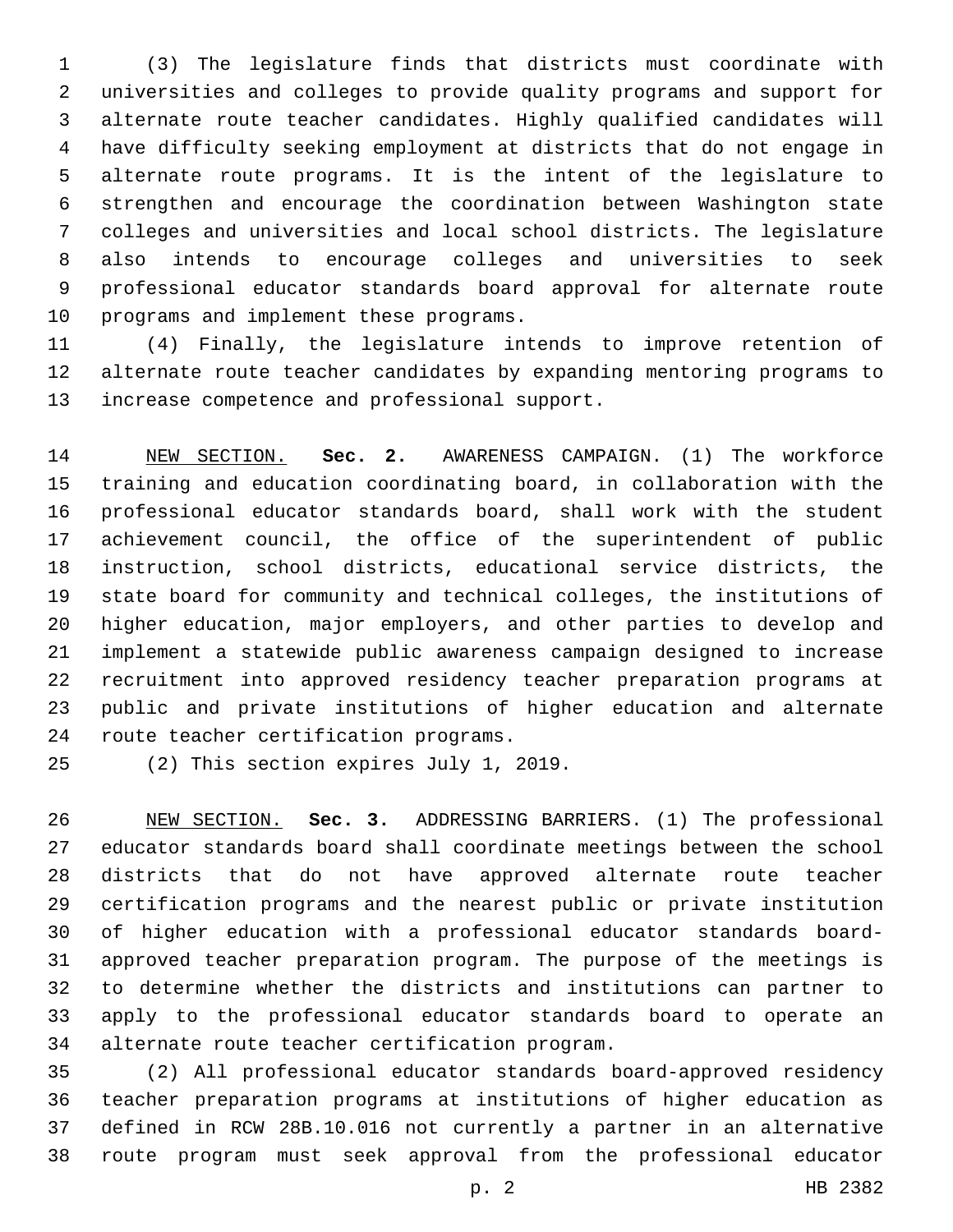standards board to offer an alternate route program by submitting the proposal developed under RCW 28A.410.290, or an updated version of the proposal, by September 1, 2016. If approved, the institution of higher education must implement an alternate route program according to a timeline suggested by the professional educator standards board. (3) This section expires July 1, 2017.6

 **Sec. 4.** RCW 28A.415.265 and 2013 2nd sp.s. c 18 s 401 are each 8 amended to read as follows:

 (1)(a) The educator support program is established to provide 10 professional development and mentor support for beginning educators, candidates in alternate route teacher programs under RCW 28A.660.040, and educators on probation under RCW 28A.405.100, to be composed of the beginning educator support team for beginning educators and continuous improvement coaching for educators on probation, as 15 provided in this section.

 (b) The superintendent of public instruction shall notify school districts about the educator support program and encourage districts to apply for program funds.

 (2)(a) Subject to funds appropriated for this specific purpose, the office of the superintendent of public instruction shall allocate funds for the beginning educator support team on a competitive basis to individual school districts or consortia of districts. School districts are encouraged to include educational service districts in creating regional consortia. In allocating funds, the office of the superintendent of public instruction shall give priority to school districts with low-performing schools identified under RCW 28A.657.020 as being challenged schools in need of improvement. A portion of the appropriated funds may be used for program coordination and provision of statewide or regional professional development through the office of the superintendent of public instruction.31

 (b) A beginning educator support team must include the following 33 components:

 (i) A paid orientation or individualized assistance before the 35 start of the school year for beginning educators;

 (ii) Assignment of a trained and qualified mentor for the first three years for beginning educators, with intensive support in the first year and decreasing support over the following years depending 39 on the needs of the beginning educator;